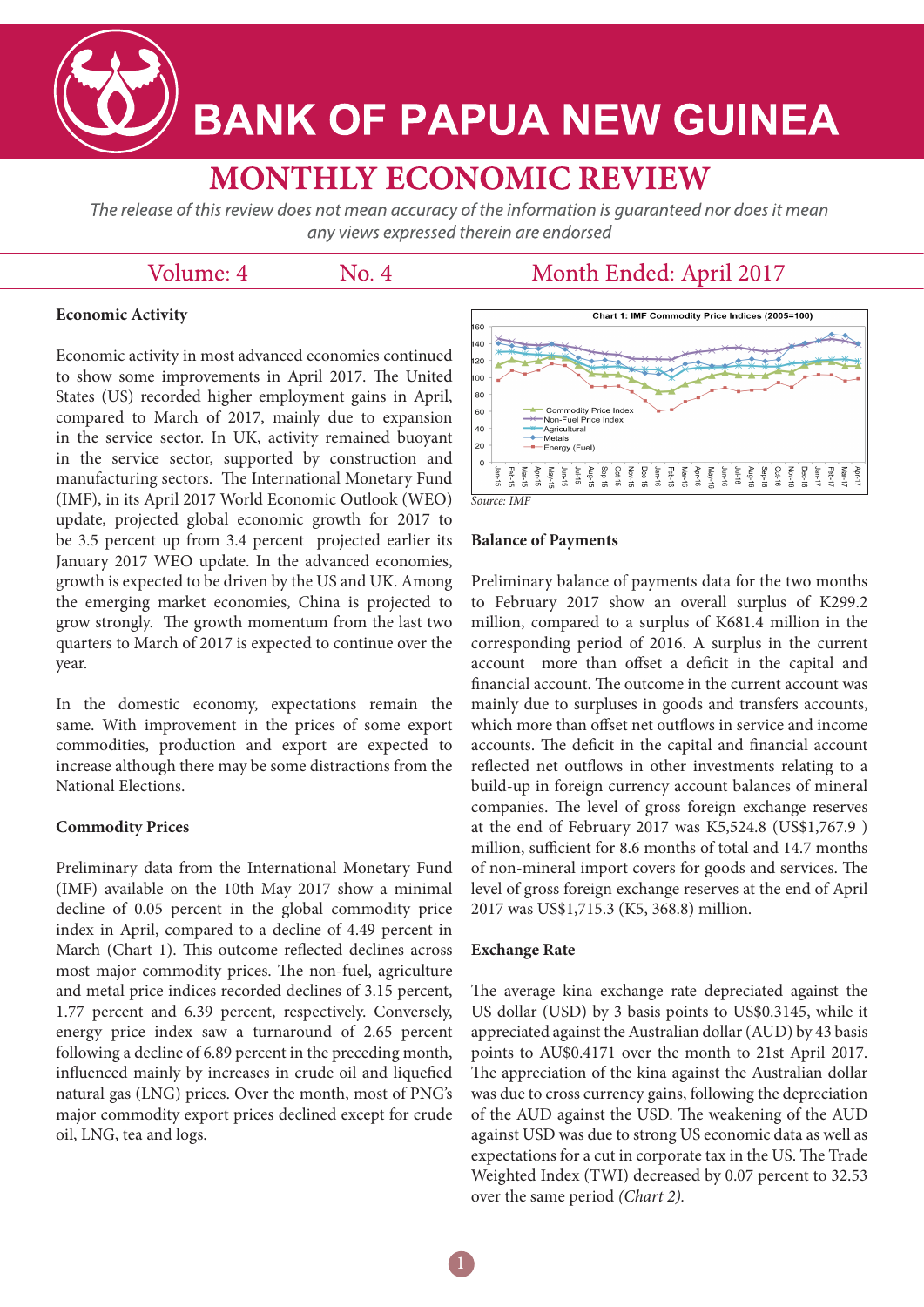

#### **Inflation**

Annual headline Retail Price Index (RPI) increased by 4.3 percent in March 2017, compared to a decrease of 2.1 percent for the twelve months to February 2017. This was due to price increases in the 'Drinks, Tobacco and Betelnut', 'Food' and 'Rents, council charges fuel/power' expenditure groups of 3.5 percent, 4.7 percent and 4.3 percent, respectively. Annual RPI ex-seasonal and annual RPI exseasonal and fuel measures increased by 3.6 percent and 2.6 percent, respectively, over the twelve months to March 2017, compared to increases of 1.3 percent and 0.3 percent for the respective measures of RPI over the twelve months to February 2017. Headline RPI declined by 0.4 percent in March quarter of 2017, compared to an increase of 1.9 percent in the December quarter of 2016. The decline was due to price decreases in the 'Drinks, Tobacco and Betelnut' group and the 'non-durable' sub-group of 3.8 percent and 8.4 percent, respectively *(Chart 3).*



#### **Fiscal Operations**

Preliminary estimates of the National Government's fiscal operations for the first two months to February 2017 show a preliminary surplus of K49.5 million, with total revenue at K1,244.2 million and total expenditure at K1194.7 million. Although the two-month outcome is a surplus, the Government's financing of the budget remains tight.

#### **Domestic Interest Rates & Monetary Aggregates**

Over the month to 21<sup>st</sup> April 2017, the Central Bank Bill (CBB) rates for 28-day increased from 1.20 percent to 1.22 percent, while there were no allocations at the auction for the other terms. At the Treasury bill auction, the 91-day rate was 2.55 percent, while the 182-day and 364-day rates remained at 4.73 percent and 7.82 percent, respectively. Over the same period, the weighted average interest rates on wholesale deposits above K500,000 generally decreased. The weighted average rates for the 30-day, 60-day and

180-day deposits decreased to 0.27 percent, 0.17 percent and 0.62 percent from 0.35 percent, 0.20 percent and 1.04 percent, respectively, while the 90-day rate increased to 5.06 percent from 0.52 percent. *(Chart 4)*.



Broad money supply increased by 13.2 percent over the year to March 2017, compared to an increase of 6.7 percent in the corresponding period of 2016. This was due to increases in net claims on the Government, and credit to other financial corporations and private sector. Monetary base increased by 19.6 percent over the year to March 2017, compared to a decline of 3.2 percent in the corresponding period of 2016. This was mainly due to significant retirement of CBBs by the Central Bank in December 2016, resulting in increased deposits of the commercial banks at the Central Bank.

Commercial bank lending to public non-financial corporations, other financial corporations and other resident sectors decreased by K438.2 million to K12,408.4 million between December 2016 and 21st April 2017. Over the year to  $21<sup>st</sup>$  April 2017, the weekly average lending by banks increased by 2.9 percent to K12, 608.9 million. This mainly reflected advances to the retail, agriculture, finance, manufacturing, petroleum, mining, construction, fisheries, State Owned Enterprises (SOEs), transport, and services sectors. Commercial bank deposits decreased by K294.2 million to K21,208.0 million between December 2016 and week-ending 21st April 2017, reflecting withdrawals by the manufacturing, petroleum, finance, retail, mining, agriculture and services sectors. Over the year to 21st April 2017, the weekly average deposits increased by 7.7 percent to K21,404.7 million.

#### **Monetary Policy**

The Bank maintained its policy signalling rate, Kina Facility Rate (KFR) at 6.25 percent for the month of April 2017.